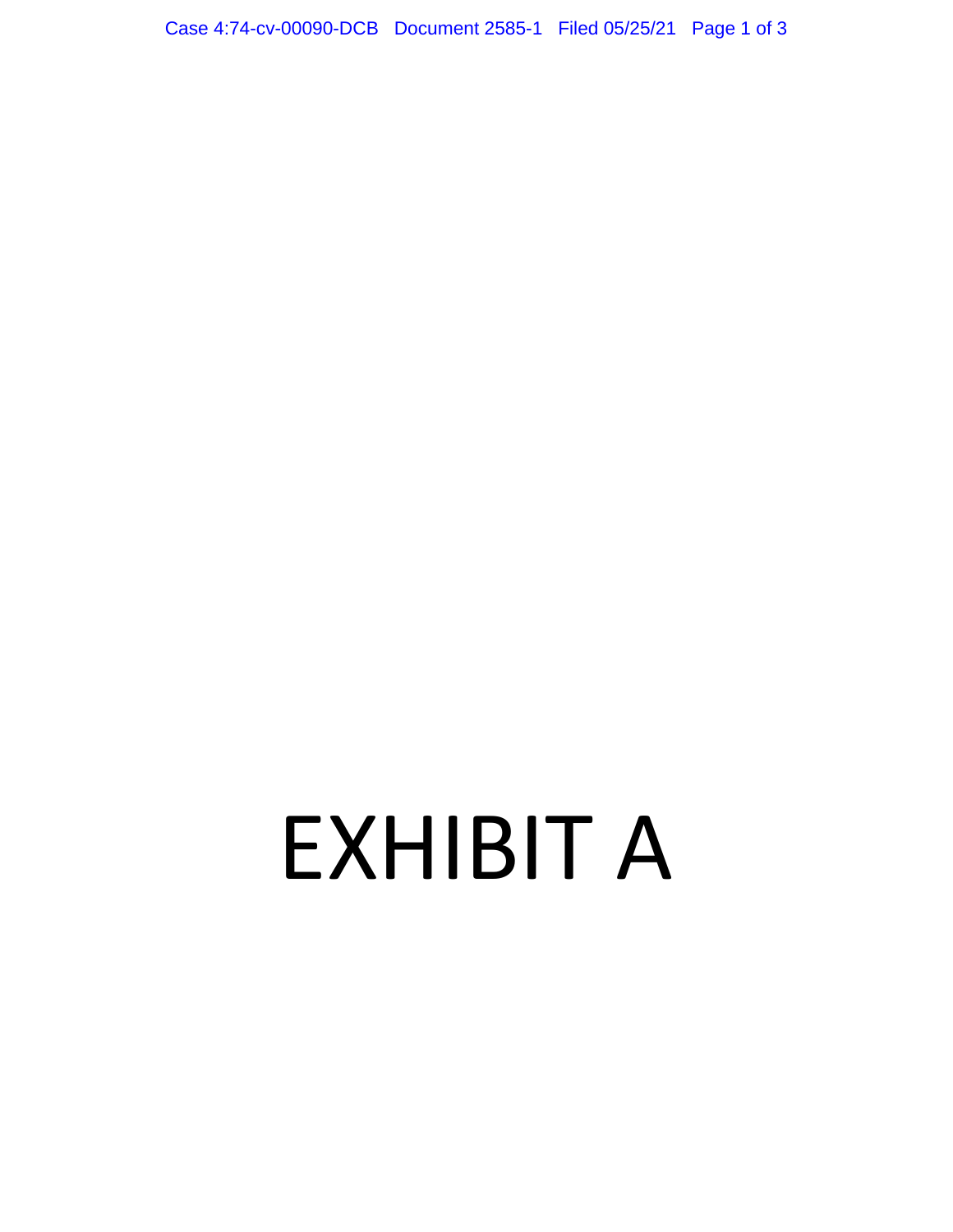## **UHS Express Shuttle-Bus Report**

## **A. Lack of Transportation is Not A Significant Reason Admitted Students Do Not Enroll at UHS.**

In 2019-20, the percentages of admitted African American and Hispanic students who actually enrolled at UHS was very close or higher (66.7% and 70.3%, respectively) than the percentage of admitted White students who enrolled in UHS (66.3%). This strongly suggests that lack of transportation and other factors are not differentially impacting African American and Hispanic students' enrollment choices.

Each year, District staff conducts direct outreach to admitted African American and Hispanic students who choose not to enroll, in order to understand their reasons. In 2019-20, the primary reason for choosing other schools was personal: some students chose another school for athletic or other special programs elsewhere; some students were following their friends to other schools; others wanted to attend the high school their parents had attended. Only one student indicated that the distance to UHS was too far. This was generally consistent with prior years, suggesting that transportation and distance are issues for only a very small number of students, and not in sufficient quantity or geographic concentration to warrant a special express shuttle from any particular area to UHS.

Part of this may be because existing incentive transportation provided by the District is adequate. All UHS students living in racially concentrated boundaries are already eligible for free incentive transportation to UHS. For example, UHS students living near Cholla or Pueblo high schools are picked up in their neighborhoods and taken to Tucson High School to transfer to the alreadyexisting express shuttle from Tucson High School to UHS, directly down Sixth/Fifth Street to UHS, which takes less than 15 minutes.

## **B. New Express/Incentive Shuttle.**

Nevertheless, two existing planning objectives have converged to result in the development and implementation of a new express shuttle that will add a transportation alternative for UHS that should, over the next few years, grow to serve more than a handful of students.

First, the District included in its plans for Wakefield the development of strategies to build an ALE pipeline from Wakefield to UHS to improve access and integration for traditionally underserved areas. Second, UHS is a year-2 priority integration school. In developing its integration plan for SY2021-22, the District identified an incentive and express shuttle route as a strategy with the *potential* to help increase integration. Thus, wholly independent from, and preceding, this Court's January 2021 Order, District staff members were already looking into an express shuttle as a potential strategy both to strengthen the ALE pipeline from Wakefield to UHS, and to improve integration at both UHS and Rincon (both high schools are located on the same campus). Separately, the District was also considering the possible benefits for increased access to Wakefield's ALE programs with an express shuttle from the Pistor area to Wakefield.